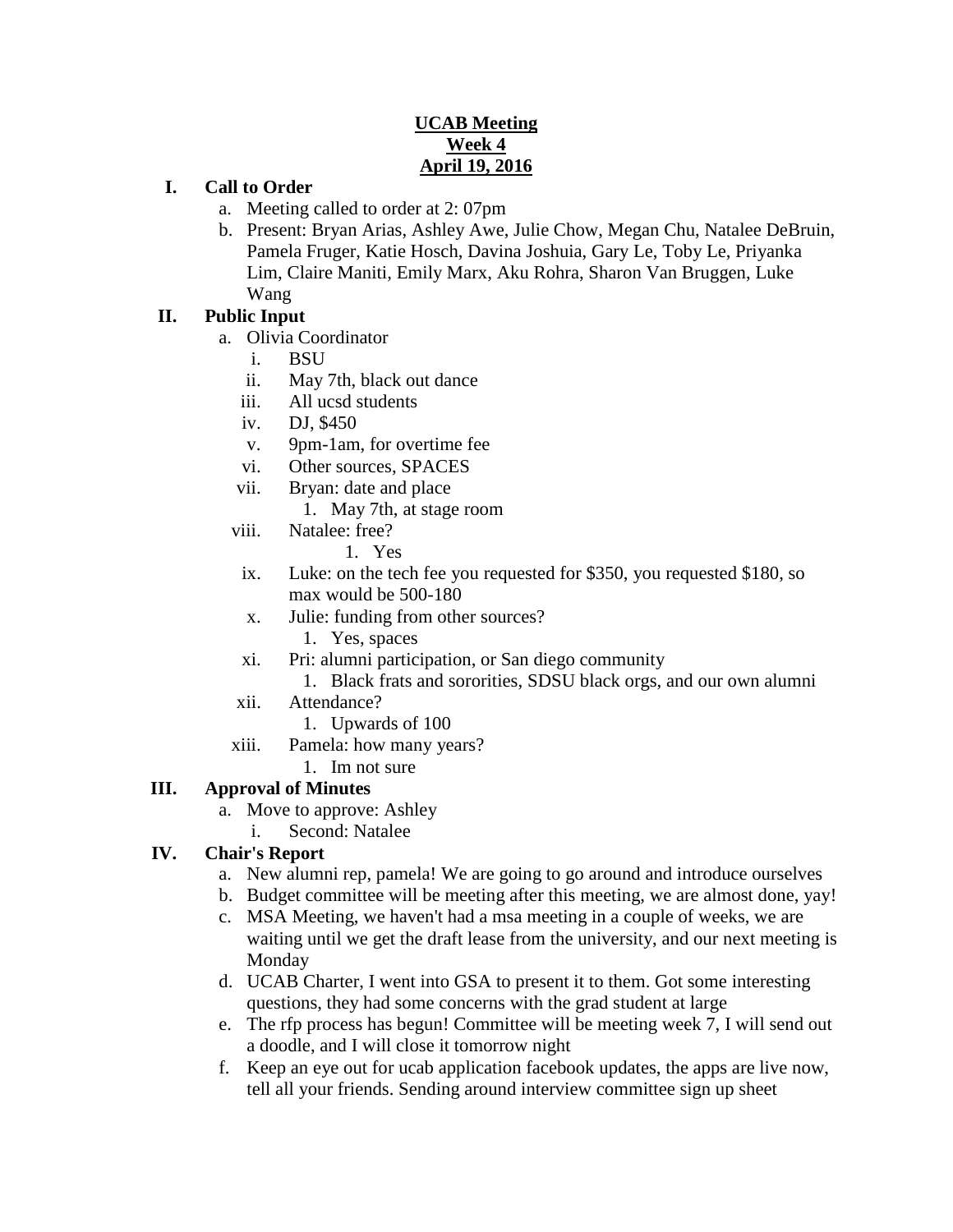- g. Bryan: the charter comments, mostly from two specific members, so since the charter wont be passed with the grad student at large yet
- h. For reps terming out, do any of you term out before week 6? Because we have a lot of votes coming up

# **V. Vice Chair's**

- a. Space Allocation, 84 applications; sent out reminder to apply before Friday
- b. Sent out a doodle for the space allocation meeting , looks like Monday april 25 3-630pm, 6 out of 8 can attend, please do it if you haven't already. We will have food

## **VI. Director's Report**

- a. Round table lease coming up for a renewal discussion, trying to come in next week or the week after and we will be doing a disucssion about the
- b. Deffered maintaince, on a 3-phase plan to replace air handlers; large project this summer, also going to be the ballroom floor
- c. Sourcing furniture companies for the patio spaces of taco villa, ect
- d. Co-op lease, near final, it is in legal council now, hopefully will be sent to ombuds tomorrow
- e. Office down the hall is almost complete, about another week left on that project and we will be replacing the carpet in that hallway
- f. Applicatiosn! Yay
- g. Pub committee will be really fun and its very important

### **VII. New Business**

- a. BSU: Blackout dance
	- i. May 7th
	- ii. \$180 for another event earlier in the year
	- iii. Max funding \$320
	- iv. Educational: no
	- v. 3 hours: yes
	- vi. Off hours: yes
	- vii. Originial ss: yes
	- viii. Alumni: yes
	- ix. Sd community: yes
	- x. All ucsd students: yes
	- xi. Funding: yes
	- xii. Fundraiser: no
	- xiii. Free: yes
	- xiv. Ashley: fund 200\$
		- 1. Toby: second
- b. African Student Association
	- i. \$125
	- ii. Educate ucsd student body about african culture, bring positivity to Africa
	- iii. 6:30-9:30 pc east on
	- iv. Gary: move to fund \$125
		- 1. Bryan: second
- c. CSSA: